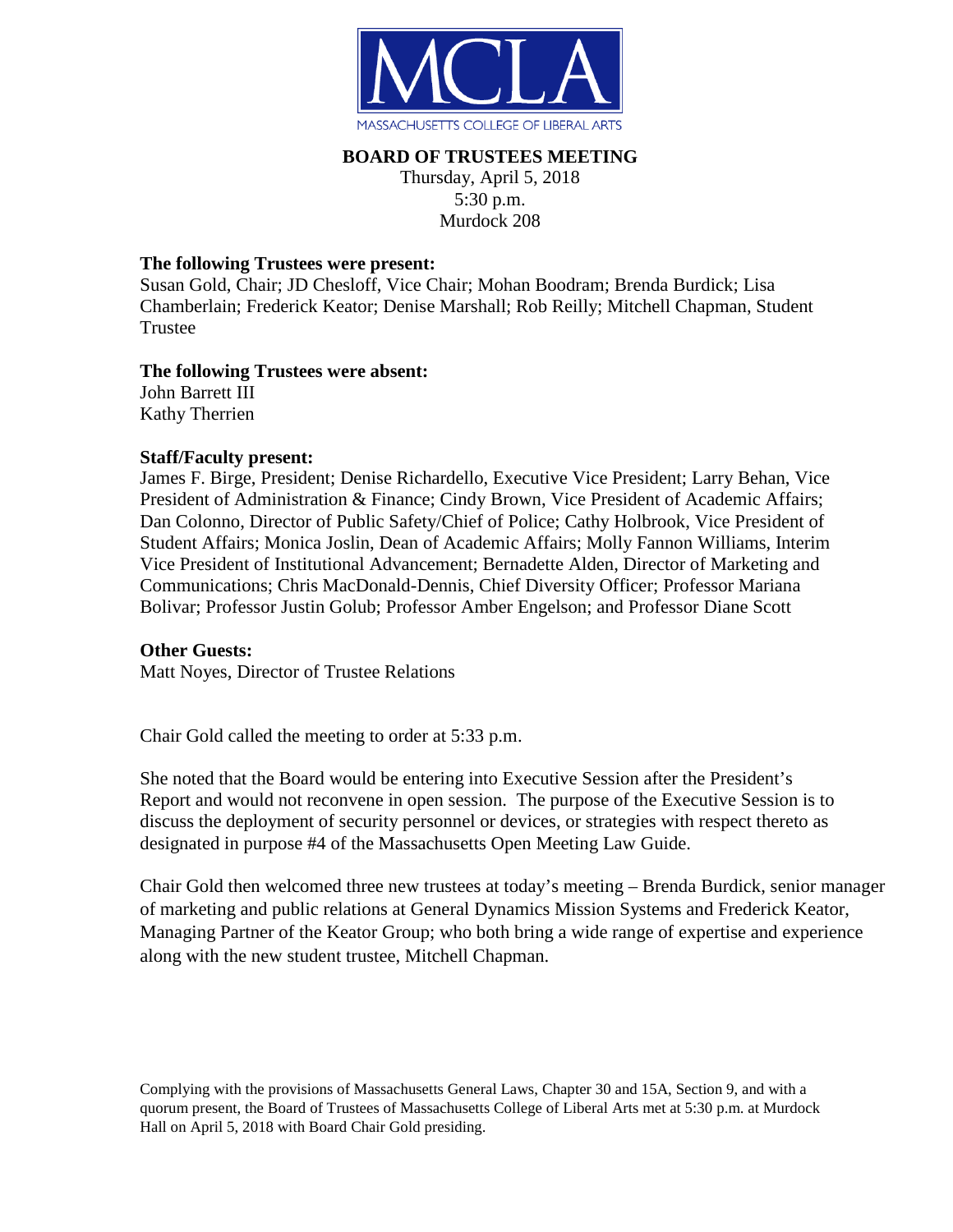She then introduced Matt Noyes, Director of Trustee and Government Relations with the Massachusetts Department of Higher Education and thanked him for attending today's meeting and introduced the faculty members in attendance.

# **Approval of Minutes: December 7, 2017 Board of Trustees meeting**

Upon a motion duly made and seconded, it was

**VOTED:** To approve the minutes of the December 7, 2017, meeting of the Board and all actions contained therein with one abstention.

# **Report on the Minutes of the February 27, 2018 Student Affairs Committee Meeting**

Chair Gold reported on behalf of the committee. The committee received an update from Heidi Riello, Director of the Counseling Center, on the nationwide trend of increased need for mental health services for college students. She shared that MCLA has added staff each of the last two years to address the increased need.

The committee discussed issues related to providing services such as staff capacity and the lack of availability to see students more regularly, cost of providing services to students (which are free of charge), and the availability of clinicians for off-campus referrals which often include transportation issues. They also heard about processes in place for dealing with emergencies and received information on a potential tool that the College is exploring, TAO (Therapist Assisted Online), a suite of online mental health tools that more colleges are using.

The committee then heard from sophomore Julie Gambill and freshman Juliana Henault about their desire to establish a campus food bank to address food insecurity on campus. They shared their personal stories and why they are interested in this topic. The goal is to have this be a service that is available with minimal information required to access. Additionally, the students are talking with Aramark, the College's food service provider, about establishing a community meal swipe card.

Upon a motion duly made and seconded, it was

**VOTED:** To approve the minutes of the February 27, 2018, meeting of the Student Affairs Committee and all actions contained therein.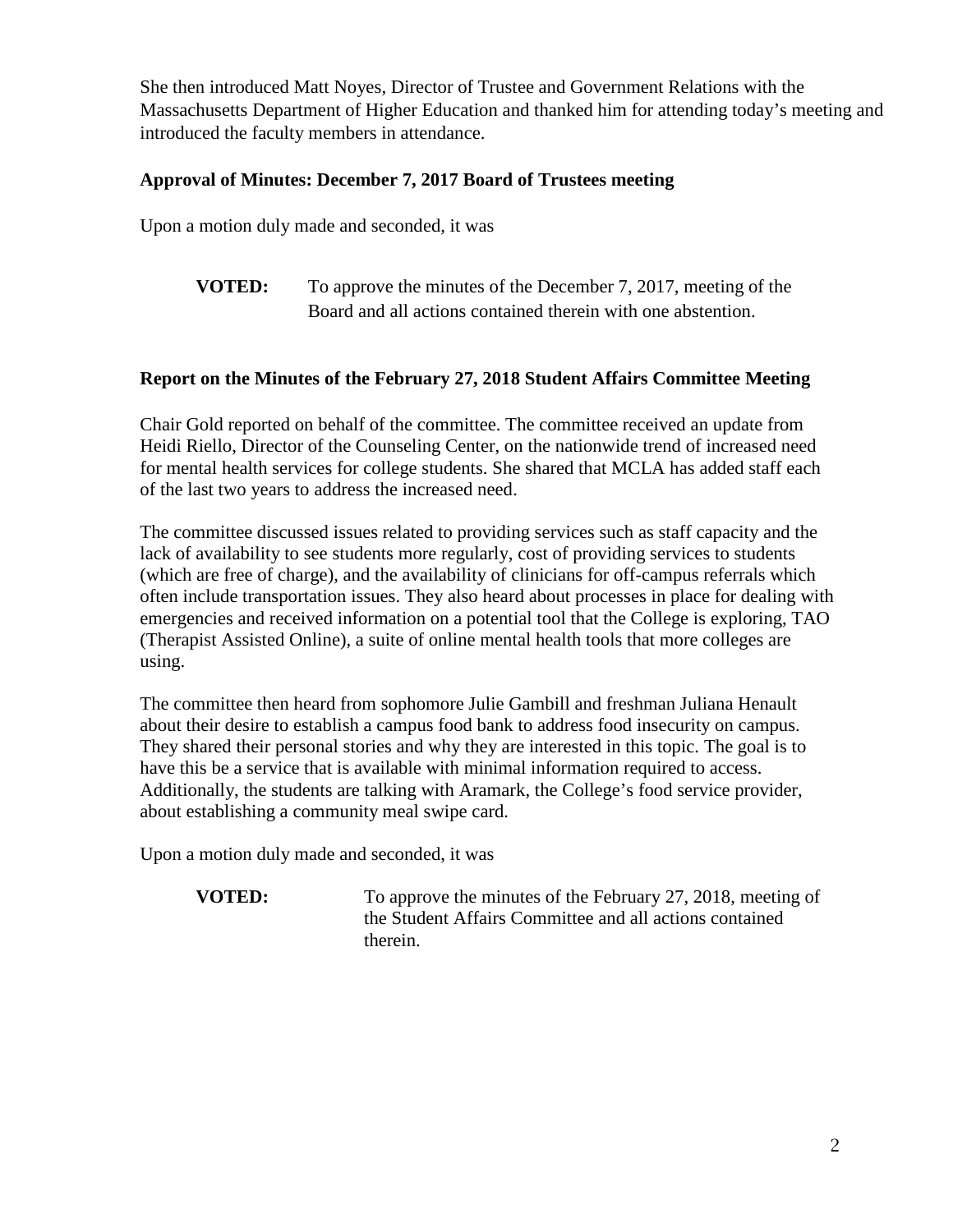# **Report on the Minutes of the December 7, 2017 Enrollment Management Committee Meeting**

Trustee Boodram reported on behalf of the committee. The meeting opened with an update from Director of Admission, Gina Puc, on fall events including Open Houses and Preview Days. The December John and Abigail Adams Scholarship reception for Berkshire County drew the largest attendance to-date and overall the Admission Office saw an 11% increase in fall semester visitors.

A full slate of events is planned for the spring which includes the addition of a fourth Scholarship as well as a Multicultural Overnight for students from the Boston area.

Berkshire County high school applications are seeing an early increase and the academic profile remains strong with a 10% increase in awarded Presidential Scholarships. Dean Joslin reported on the fall freeze numbers and current data on spring registrations which is in line with previous years.

The committee had a demonstration of Degree Works and learned about the advantages it holds for students and academic advisors.

Upon a motion duly made and seconded, it was

**VOTED:** To approve the minutes of the December 7, 2017, meeting of the Enrollment Management Committee and all actions contained therein.

#### **Report on the Minutes of the March 21, 2018 Academic Affairs Committee Meeting**

Trustee Chamberlain reported on behalf of the committee. Asst. Prof. McIntosh shared plans regarding the establishment of a Communications major. Currently, students who wish to focus on Communications receive a bachelor of Arts in English with a concentration in Communications. The establishment of this new major is in response to students interested in a stronger focus on studying broadcast and journalism and was vetted through focus groups involving all students in that department. A concentration in Digital Media Innovation has been added as well which will include courses in digital production and management.

Dean Joslin reviewed the process to have a new major approved by the Board of Higher Education. The next step is to have two peer reviewers evaluate the College's proposal. The goal is to have the new major voted on at the June Board of Higher Education meeting.

It was noted that faculty personnel items and the requirements for each step (reappointment, promotion, and tenure) are designated in the faculty contract with the Massachusetts State College Association (MSCA). Reappointments are required each year until the sixth year when faculty must apply for tenure. Faculty can apply for tenure early, before their sixth year of service. There is also an option for early promotion based on the exceptional clause and this option applies to Prof. Justin Golub who is seeking promotion to Associate Professor as well as applying for tenure.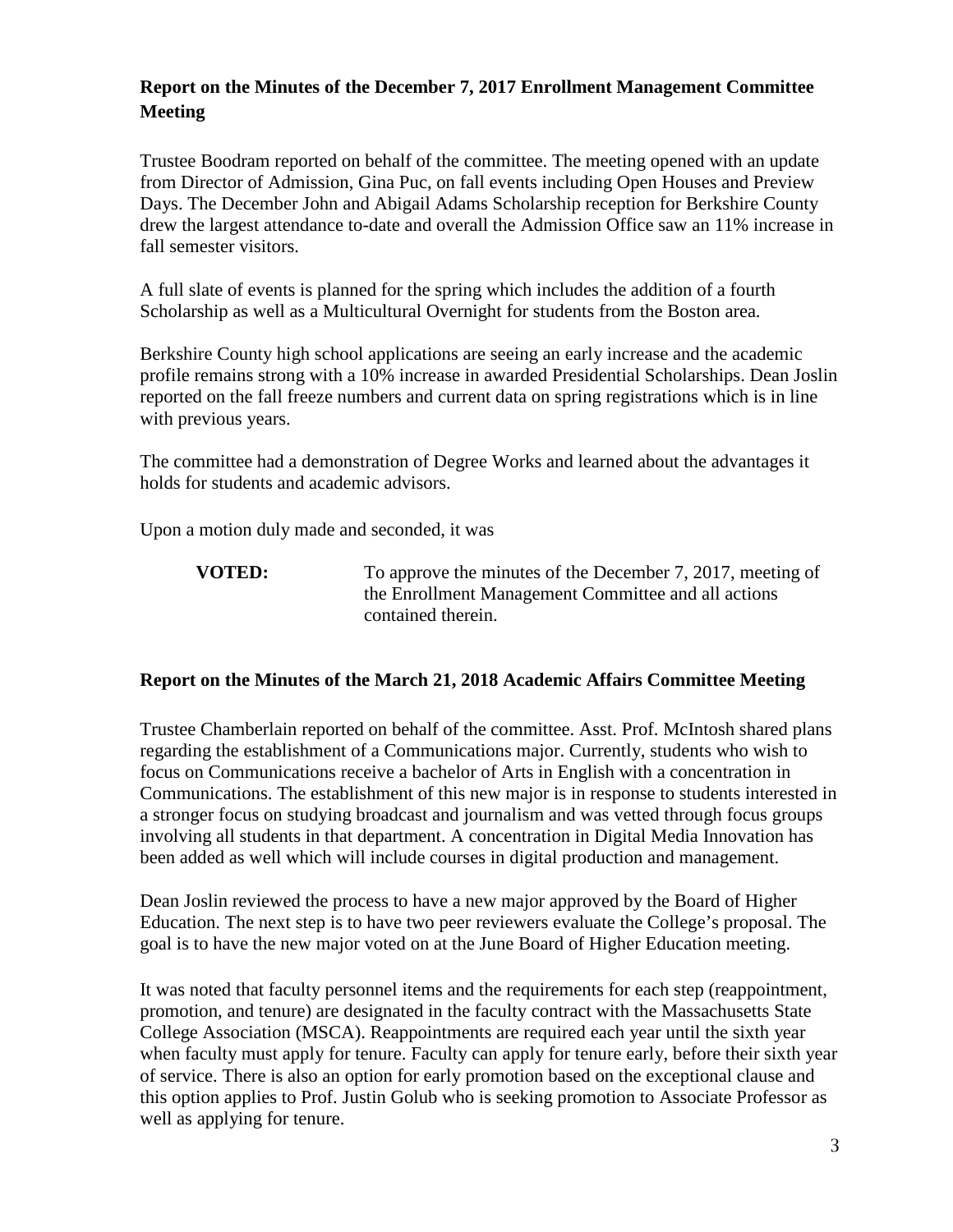The following faculty have been recommended to the President for fifth, fourth, third, and second year reappointments.

Reappointment to a 5th<sup>th</sup> year Kerri Nicoll, Sociology, Anthropology; and Social Work and Jenna Sciuto, English/Communications

Reappointment to a  $4<sup>th</sup>$  year

David Cupery, History, Political Science and Public Policy; Shawn McIntosh, English/Communications; Ruby Vega, Psychology; and Kebra Ward, Physics

## Reappointment to a 3<sup>rd</sup> year

Eric Doucette, Biology; Anna Jaysane-Darr, Sociology, Anthropology, and Social Work; Erin Kiley, Mathematics; Chali Nondo, Business Administration; and Samantha Pettey, History, Political Science and Public Policy

## Reappointment to a  $2<sup>nd</sup>$  year

Tara Barboza, Business Administration; George Hamaoui, Biology; Hannah Noel, English/Communications; Victoria Papa, English/Communications; and Nicole Porther, Biology - Community Health Education

The committee then reviewed the list of faculty for promotions and had no questions. The following faculty have been recommended to the President for promotion:

#### Promotion to Full Professor

Ann Billetz, Biology; Sharon Claffey, Psychology; Michael Dilthey, Fine and Performing Arts; Dale Fink, Education; Melanie Mowinski, Fine and Performing Arts; and Elena Traister, Environmental Studies

Promotion to Associate Professor Justin Golub, Biology

Trustee Chamberlain provided a summary of the four professors applying for reappointment with tenure, and noted that the Committee on Tenure strongly supports all four of these applicants. Faculty who meet the minimum requirements in service and time at rank, can apply for tenure with automatic promotion rather than having to go through each process separately. Professors Amber Engelson and Diane Scott among this year's applicants meet these criteria, so a vote to reappoint them with tenure will also result in their promotion to Associate Professor.

Trustee Chamberlain noted that it was very helpful for the committee to have met these individuals and heard about their work at previous Academic Affairs Committee meetings. As the annual tenure vote is an important component of the committee's work, those opportunities to interact with faculty are very important.

Upon a motion duly made and seconded, it was

**VOTED** Unanimously to recommend reappointment with tenure for Mariana Bolivar, Amber Engelson, Justin Golub, and Diane Scott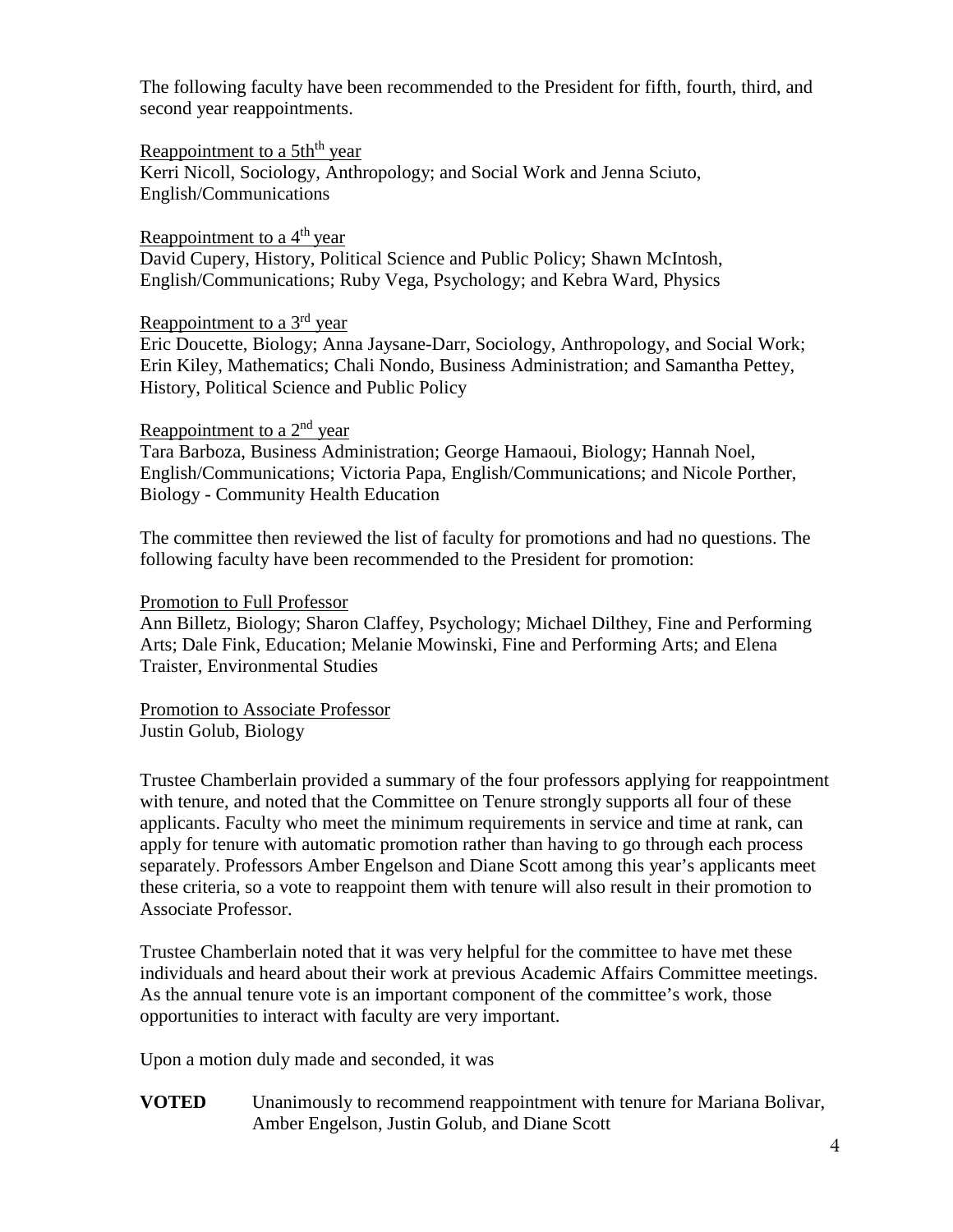The Board acknowledged Professors Bolivar, Engelson, Golub, and Scott who were in attendance for this accomplishment.

Upon a motion duly made and seconded, it was

## **Report on the Minutes of the March 21, 2018 Fiscal Affairs Committee Meeting**

Trustee Marshall reported on behalf of the committee. She noted that Laurie Brown is retiring this month after 18 years of service to MCLA. The Administration and Finance staff is grateful for all of her work and contributions to the campus community. The Board joins her colleagues in thanking her for her service and wishing her all the best in the future.

The second quarter financials are strong and the budget is on track for the 12-month budget cycle. Most variances in revenue and expense lines are due to timing issues regarding the receipt or expenditure of funds.

The Committee discussed purposes for which the reserve fund should be used and the importance of continuing to increase it. VP Behan reported that based on current numbers he does not foresee the need to draw from reserves to balance the FY 18 budget.

Director of Student Accounts Bonnie Howland reported that the current outstanding balance for student bills is \$25,000. This is down from \$178,000 at this time last year, a decrease of 86%.

VP Behan provided an update on a recent repair to the water main that feeds Venable Hall. The College worked with the city to re-route water service from another source to avoid a shutdown of water to Venable Hall while the repairs were being made. The leak also affected the patio area between Venable Hall and the Campus Center. The College received emergency funding from DCAMM to cover the costs of this project.

The Campus Center pool project was delayed due to the aforementioned water main issue as the pool could not yet be drained. Now that the water main issue is resolved the College will proceed.

The House 2 budget was released earlier this year and included a 1% increase in appropriation for MCLA– approximately \$160,000. The next step is the release of the House & Senate Ways & Means budget followed by the conference budget.

Trustee Gold inquired about the status of the College's submission to DCAMM for Hopkins Hall. President Birge believes the decision will likely be made in May/June.

**VOTED:** To approve the minutes of the March 21, 2018, meeting of the Academic Affairs Committee and all actions contained therein.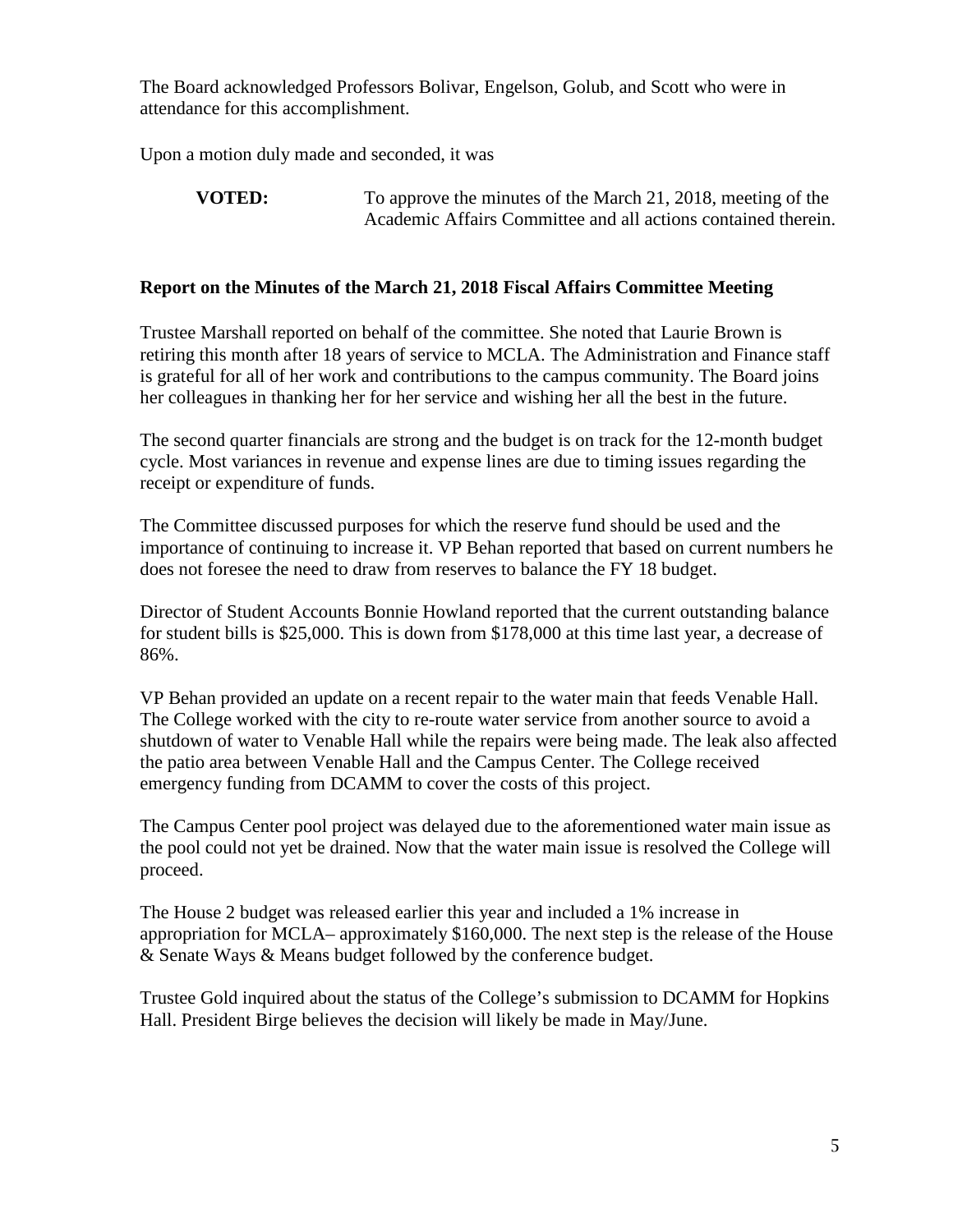Upon a motion duly made and seconded, it was

**VOTED:** To approve the minutes of the March 21, 2018, meeting of the Fiscal Affairs Committee and all actions contained therein.

#### **Chairperson's Report**

Chair Gold thanked those who were able to attend the Clint Watts reception and lecture last evening.

As mentioned in her March 15 correspondence to the Board, she has asked the Executive Committee to assume responsibility for the 2018 Presidential Evaluation. The Executive Committee met prior to the Board meeting and discussed the process. They will set any other necessary meeting dates in April and May and a draft of the evaluation will be discussed with the full Board at our annual meeting on May 24. The evaluation must be submitted to Commissioner Santiago by June 30 deadline

Trustees Lisa Chamberlain, Kathy Therrien, and Denise Marshall have agreed to serve on the Nominating Committee this year to bring forth names at the May meeting for Chair and Vice Chair. They will be meeting on May 15 at 9:30 a.m.

Chair Gold reminded the Board that there are many end of year events and she hopes they are able to attend as many as possible. Trustees have also been invited to the  $16<sup>th</sup>$  annual Undergraduate Research Conference on Thursday, April 19, where over 200 students representing all academic fields will be presenting their research and creative work to the college community.

Commencement is on Saturday May 12 and we are honored to have NASA astronaut Stephanie Wilson as the Commencement speaker. She grew up in the Berkshires and is a graduate of Taconic High School in Pittsfield. In addition to Stephanie the College will be presenting honorary degrees to State Rep. Pignatelli, Executive Vice President Denise Richardello, and as well recognizing the late State Rep. Gailanne Cariddi with a posthumous degree.

#### **President's Report**

President Birge then shared updates on some new policies and programs. The first is the Tobacco-Free campus initiative that will be implemented in the fall. The second is a pilot free summer housing program for students who are taking eight credits or more or participating in an internship. There is also a new program initiated by student leaders to address food insecurity by establishing a food pantry on campus. They also worked with Aramark to set up a community dining card that can be accessed by those in need which is being funded by private donations.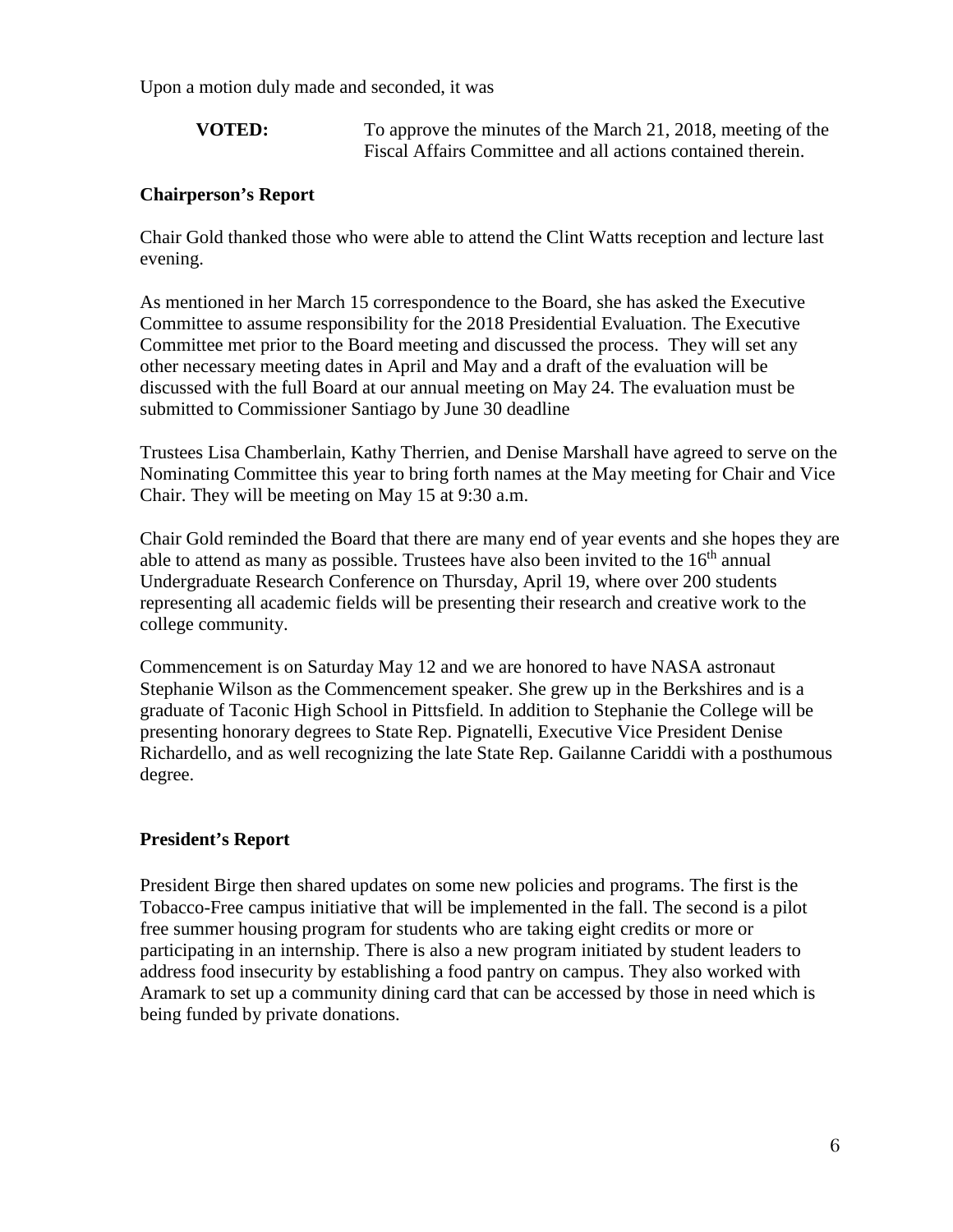The Executive Staff held a retreat recently to discuss strategic planning priorities. These will be shared with the Board at the May 24 meeting and there will be a campus-wide strategic planning retreat that morning as well. A request will be forthcoming to the Board to request additional support from reserves for the implementation of these priorities.

One item that emerged from the planning process was the need for new marketing initiatives. The College has contracted with SimpsonScarborough to conduct market research. The work begins with a survey that will be launched next week that the Board, faculty, staff, students, and alumni will receive along with incoming students and select high school guidance counselors.

President Birge also provided an update on the College's Mellon Foundation planning grant. One item that has emerged is the creation of a Berkshire Humanities Council which will create a cultural asset map among other things. A full proposal is currently in development. This work has attracted Google through the involvement of their Arts & Culture app.

Four MCLA art students were recently recognized by the Berkshire Arts Association in their annual show and there were seven alumni included in the recent "40 under 40" awards.

The search for a Vice President of Academic Affairs is ongoing. There are currently 80 regional and national applicants. The search committee meets tomorrow to select up to ten candidates for offsite interviews with a goal of inviting three to five candidates to campus for interview.

Finally, MCLA is excited to welcome Ta-Nehisi Coates to campus next fall and his book "Between the World and Me" will be the summer reading for the incoming class.

Trustee Reilly asked about student support of the tobacco-free campus policy. Student Trustee Chapman shared that SGA will be adding a non-binding referendum as part of spring ballot to get a sense of current feelings on campus though the policy was previously passed by SGA.

## **Executive Session**

Upon a motion duly made and seconded, and a roll call vote of the Board, it was

**VOTED:** the deployment of security personnel or devices, or strategies with respect thereto as meeting in open session could have a detrimental effect on the process.

Following the discussion and upon a motion duly made and seconded and a roll call vote of the Board, it was

**VOTED:** To end executive session.